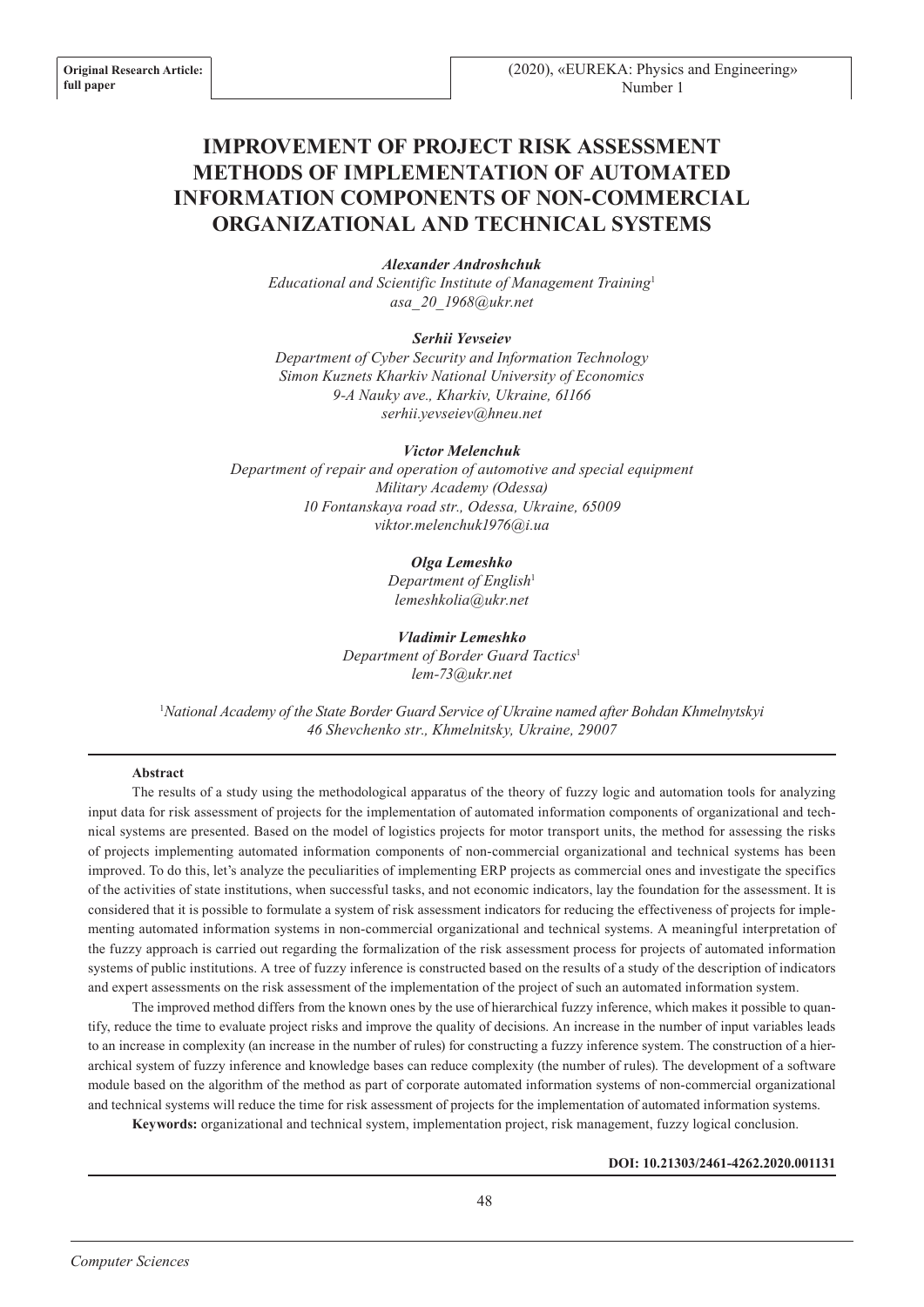## **1. Introduction**

The development of the state and society involves solving the issue of improving the quality of tasks by organizational (socio) technical systems (hereinafter referred to as OTS) that are part of them. Including these are the following systems: unit management, logistics, personnel learning (training), etc. A significant role in solving this question is given to informatization – the implementation of automated information systems (hereinafter – AIS). An analysis of activities over the past decade indicates that project-oriented OTSs are becoming more effective with respect to vertically integrated OTSs with their functional organization of activities [1–3]. Therefore, the current period of OTS development is characterized by a transition to a project-oriented management principle. At the same time, the activities of most OTSs have certain specifics, when the main criterion for the implementation of AIS is successfully completed tasks, and not economic indicators. For example, implementation projects of AIS material and technical support of state institutions are non-commercial in nature. The activities of most of them have significant elements of uncertainty and danger. The functioning of military and law enforcement agencies is generally impossible without risk. Therefore, one of the most important elements of project management of the implementation of AIS of such OTSs is risk management [4, 5]. Existing approaches to risk management in projects, including their assessments, are defined in the following standards: AS/NZS 4360:2004, COSO-ERM, ISO 26500:2012, FERMA, PMBoK, P2M, PRINCE, PSPRM, RMI and the like. They describe risk management approaches in projects related to financial, economic, technical systems, etc., as a rule, in deterministic and stochastic conditions. However, the management and risk assessment of AIS projects in the activities of such non-commercial (specific) OTS included in state institutions is carried out in conditions of uncertainty. As a result, most of these projects are a failure. Therefore, the improvement of the method of risk assessment of AIS projects of non-commercial OTS and the like is an urgent scientific and applied task.

The general problems of the project management study are the subject of [6]. It addressed the general issues of project management, which, as a rule, did not take into account the specifics of nonprofit OTS and similar systems. The issue of developing risk management methods in projects is presented in the following works: [7] – an organizational model for project risk management is developed while assessing project risks in the face of uncertainty; no attention is paid; [8] – a method for managing the cost of projects of scientific institutions taking into account risks has been developed, while a qualitative risk assessment is not carried out; [9] – classification of deviations in projects with respect to risks, problems, changes; [10] – methods for structuring, evaluating, and controlling project risks have been developed for the efficient implementation of projects by the enterprise at minimal cost. At the same time, in the considered works, a quantitative risk assessment of the AIS implementation projects in particular and in general other projects under conditions of uncertainty was not given attention. In [11], the Accelerated SAP Methodology (ASAP) is considered, which was developed by SAP in order to improve the implementation of information systems risk management. In [12], general issues of risk management are considered. The paper [13] presents a model for assessing the risks of logistics projects for motor units of the Armed Forces of Ukraine using three linguistic variables, taking into account the conditions of uncertainty, but it is clearly not enough to evaluate complex projects.

It should be noted that the most common approach to the implementation of commercial AIS can be considered the implementation of an ERP system, therefore, to improve the risk assessment method for projects implementing AIS of nonprofit OTS, let's consider in more detail the features of ERP implementation [14].

"ERP is an AIS implementation technology, it contains a set of coordination, organizational, investment, economic, analytical and research, information technology and production activities, the purpose of which is to inform the organization, increase the effect and optimize the management of its resources" [15].

To assess the risks of projects implementing a logistics AIS (implementation of ERP systems) of OTS to reduce the effectiveness (not achieving the desired efficiency) of a project or a project failure when implementing a project is quite problematic due to its complexity. This is due to the fact that, for example, the risks of logistic automated information system (hereinafter referred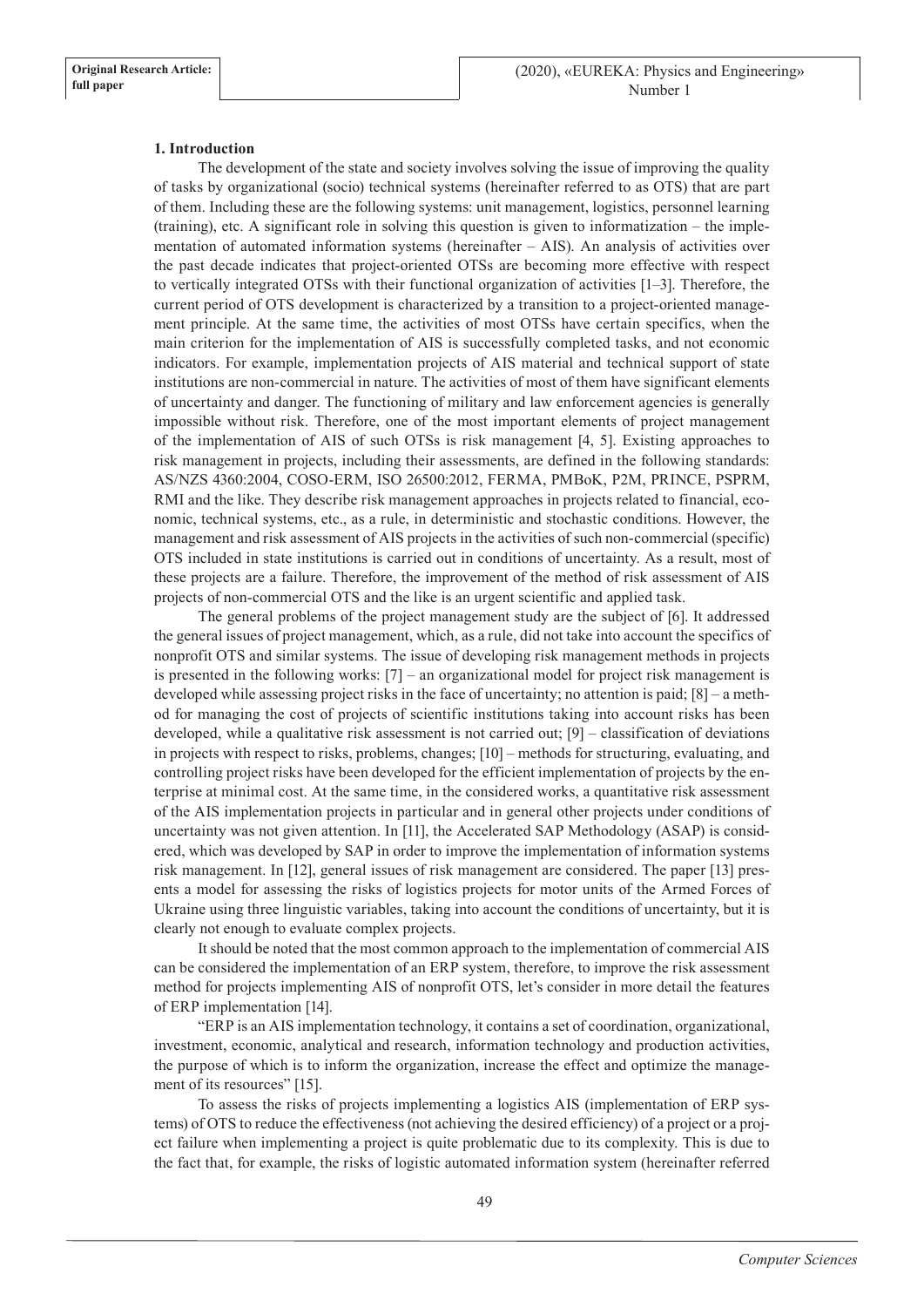to as LAIS) logistics projects are characterized by a system of indicators that are usually weak and informal. These indicators reflect the ratio of the effect and costs of the project from the point of view of its participants.

Most scientists most often use the types of risk analysis and assessment that can be applied to the implementation of the AIS material and technical support of the OTS with the corresponding indicators [14–17]:

1) standard according to the method in investment analysis (Cost Benefit Analysis – CBA);

2) Activity Based Costing (ABC) – a method that performs a functional analysis of expenses;

3) set of methods in the analysis that use integrated service planning and planning of the information sphere;

4) methods, carrying out a system analysis of the project;

5) methods of expert assessment (methods of "experience, intuition of brainstorming"), etc.

When assessing the risk of projects regarding the achievement of benefits at certain costs in existing studies, in most cases, it is proposed to use indicators of an economic and informational nature.

The economic component is estimated using methods that take into account costs based on elements of economic analysis. "One of the methods of economic risk analysis for the implementation of ERP-system projects is the so-called ABC (Activity Based Costing) – a functional-cost analysis, in the framework of which differentiated calculation and distribution of the costs of operating the system are carried out by type of activity, product and organization functions. The application of this approach involves the use of a system of financial indicators [17].

The given indicators and methods constitute the traditional existing and used set of risk assessment methods for reducing the effectiveness of implementation projects of commercial OTS.

Given the specifics of the activities of nonprofit OTS, these approaches (indicators and methods) can't be considered as comprehensive in assessing the risks of implementation projects of AIS of state institutions. Effectively they can be used only in combination, when the elements of one of the approaches allow to overcome the shortcomings in others.

The aim of the article is to substantiate an approach to improve the risk management efficiency of non-commercial OTS implementation AIS projects based on the improvement of the risk assessment method for such projects.

To achieve this goal it is necessary to solve the following tasks:

– explore methods for assessing the risks of AIS implementation projects;

– improve the method of assessing the risks of AIS implementation projects;

– practically introduce and experimentally test the improved method.

## **2. The method of risk assessment of projects for the implementation of automated information components of non-commercial organizational and technical systems**

Below is a method for assessing the risks of AIS implementation projects using the example of a public institution AIS implementation project based on the model presented in [13]. One of the promising projects for providing OTS, which will allow a significant positive effect, is the AIS implementation. This postulate allows to formulate a system of indicators for assessing the risks of reducing the effectiveness of the implementation of AIS of non-commercial OTS (state institutions):

1) total costs of the projects and the costs of completing tasks using the project results (increase/decrease of these costs);

2) duration of the project and the duration of the tasks using the project results (increase/ decrease time);

3) quality of the performance (official) tasks;

4) effectiveness (effect) of the project and the like.

The initial data for assessing the risk of a decrease in the effectiveness of AIS implementation projects (for example, material and technical support for state institutions) is poorly formalized, so adequate tools should be used. For this, an approach is proposed that is presented in [18–20] and developed and tested in [21] and others.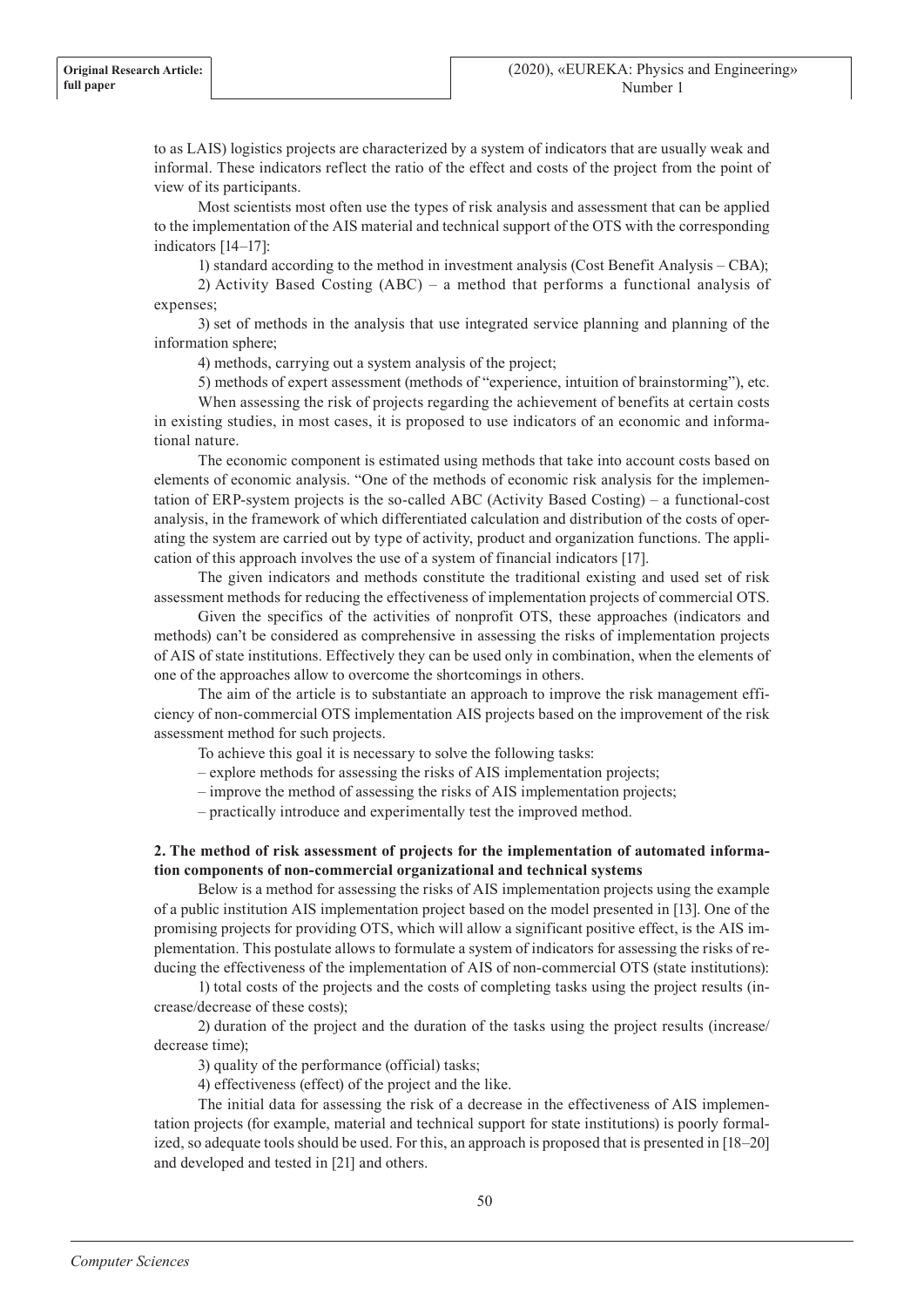An approach is proposed to improve the method of risk assessment of implementation projects of AIS of non-commercial OTS, providing for this (**Fig. 1**). In the process of a qualitative assessment of project risks, it is necessary, if possible, to determine as many different indicators as possible.



**Fig. 1.** Scheme of an improved method of risk assessment of projects for the implementation of automated information systems of non-commercial organizational and technical systems

In addition, the essence of the proposed improvement of the method is to obtain and compare indicators that determine various aspects of the activities and effectiveness of the OTS automated information system. In this case, an expert assessment of their predicted values after the implementation of the project is applied.

Formal interpretation of the risk assessment of AIS projects is necessary for a meaningful interpretation of the fuzzy approach. First of all, it involves the activities of the researcher in the selection of input and output linguistic variables of the fuzzy logical inference system that is being developed. Each input variable should influence the final result. For example, the level of the indicator for increasing the volume of performance of official tasks –  $a_1$ .

Obviously, the higher the score, the more attractive the project is, and the risks are small. The output variable b is formalized as the risk level for the implementation of the AIS project of non-commercial OTS. To do this, let's construct a tree of fuzzy inference based on the results of a study of a description of indicators and expert assessments on the risk assessment of the implementation of the AIS project, for example

1)  $a_1$  – success indicators:

 $a_{11}$  – indicator of the success of the project as a whole (the project is completed on time, within the budget and with a positive effect);

2)  $a_2$  – performance indicators of individual (service) tasks:

 $a_{21}$  – indicator of the volume of completed tasks;

 $a_{22}$  – indicator of the share of qualitatively completed tasks;

 $a_{23}$  – indicator of the share of completed tasks on time;

3)  $a_3$  – performance indicators:

 $a_{31}$  – time for the implementation of the project;

 $a_{32}$  – time for organizational activities for the implementation of the project (installation and trial operation of the AIS, time for making complaints, time for staff training, etc.);

 $a_{33}$  – time to complete tasks using the project results;

4)  $a_4$  – expense indicators:

 $a_{41}$  – indicator of the cost of implementing the project;

 $a_{42}$  – indicator of personnel costs;

 $a_{43}$  – indicator of the cost of completing tasks and paperwork.

For this case, 10 input variables are selected. For other cases, the number and content of input variables may be different.

Let *b* denote the result of the risk assessment of the implementation of the AIS project. The initial variable is the level of risk of reduced efficiency (failure to achieve the desired effectiveness) of AIS projects – *b*: management efficiency, staff training level, provision efficiency, and the like.

In the improved method of fuzzy inference regarding the assessment of the risk of reduced efficiency (failure to achieve the desired effectiveness) of the AIS implementation project, all vari-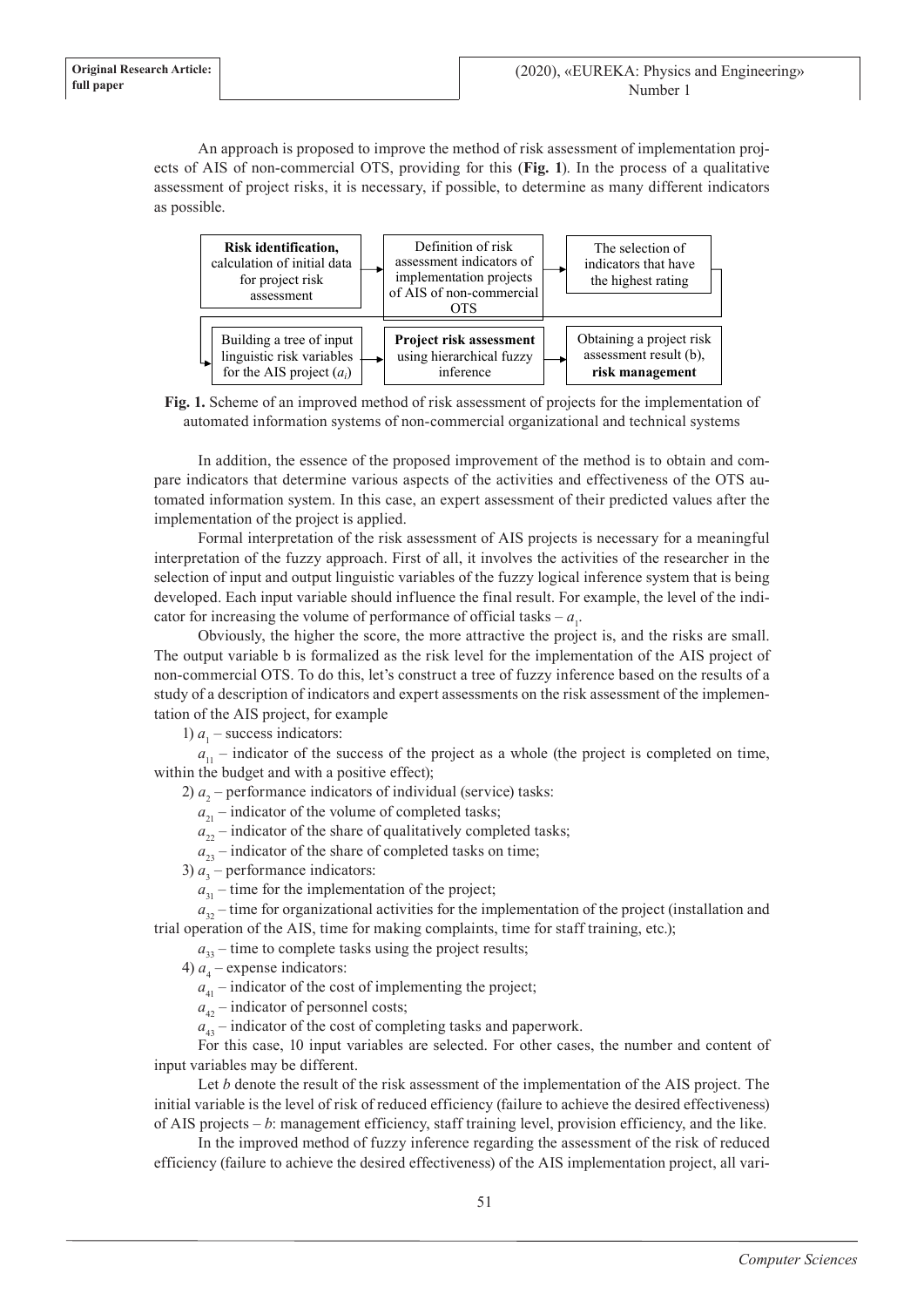ables are linguistic in nature with a universal set  $M_u = \{m_1, m_2, ... m_n\}$ . According to [13], these variables can be measured in the range of numbers from 0 to 10 or in the range from 0 to 1 by participants project based on their knowledge and experience. As a term-set of input and output variables, for simplification it is proposed to use the set  $L_1 = \{``low", "medium", "high"\}$  (level) of the variable. The construction of the membership functions of the terms, which is suggested for linguistic variables can be carried out using various methods, including the method of statistical processing of expert information, which is proposed in [19].

Next, it is necessary to build a fuzzy knowledge base (hereinafter – KB). The implementation of the task of assessing the risk of LAIS implementation projects (reducing efficiency, not achieving the desired LAIS project effectiveness) requires a significant number of rules  $(R=10^{3}=1000)$ , which complicates the use of fuzzy inference (perception, editing and use). This situation is solved by constructing a hierarchical knowledge base [18] – a breakdown of a complex logical inference into several simple logical conclusions. This is facilitated by the hierarchical structure of the process of non-commercial OTS (state institutions). A hierarchical representation of the input variables and the construction of a "tree" of output are necessary, which defines a system of lower-dimensional knowledge statements embedded in each other. Such a tree is proposed for fuzzy inference after 10 input variables (**Fig. 2**).



**Fig. 2.** The system of fuzzy hierarchical derivation of risk assessment of the implementation of projects of automated information systems in the notation of the program fuzzyTech 6.0

Applying the hierarchical structure of fuzzy inference, one can take into account a significant number of input variables that affect the overall risk assessment of AIS implementation projects. These projects are not a permanent system, so the number and content of input variables can vary. At the same time, the knowledge of experts (project participants) is changing.

According to [13], for each level of fuzzy inference, the activation method is min. This is due to the fact that all the rules as a logical connection for a subcondition apply only a fuzzy conjunction (operation "AND"). As a result, the aggregation method provides for the use of the min-conjunction operation. The accumulation of rule endings uses max-disjunction. As a defuzzification method, various approaches can be applied, for example, the center of gravity method, which has proven itself well.

Another advantage of the hierarchical fuzzy inference is the absence of defuzzification operations and fuzzification for the intermediate variables  $a_2$ ,  $a_3$ ,  $a_4$  and  $a_5$  (Fig. 2). This is due to the fact that the intermediate result of fuzzy inference in a certain form is direct to the machine of fuzzy inference of the next level of the system. As a result, to describe intermediate variables in hierarchical fuzzy knowledge bases, it is sufficient to specify only term sets; membership functions are not required.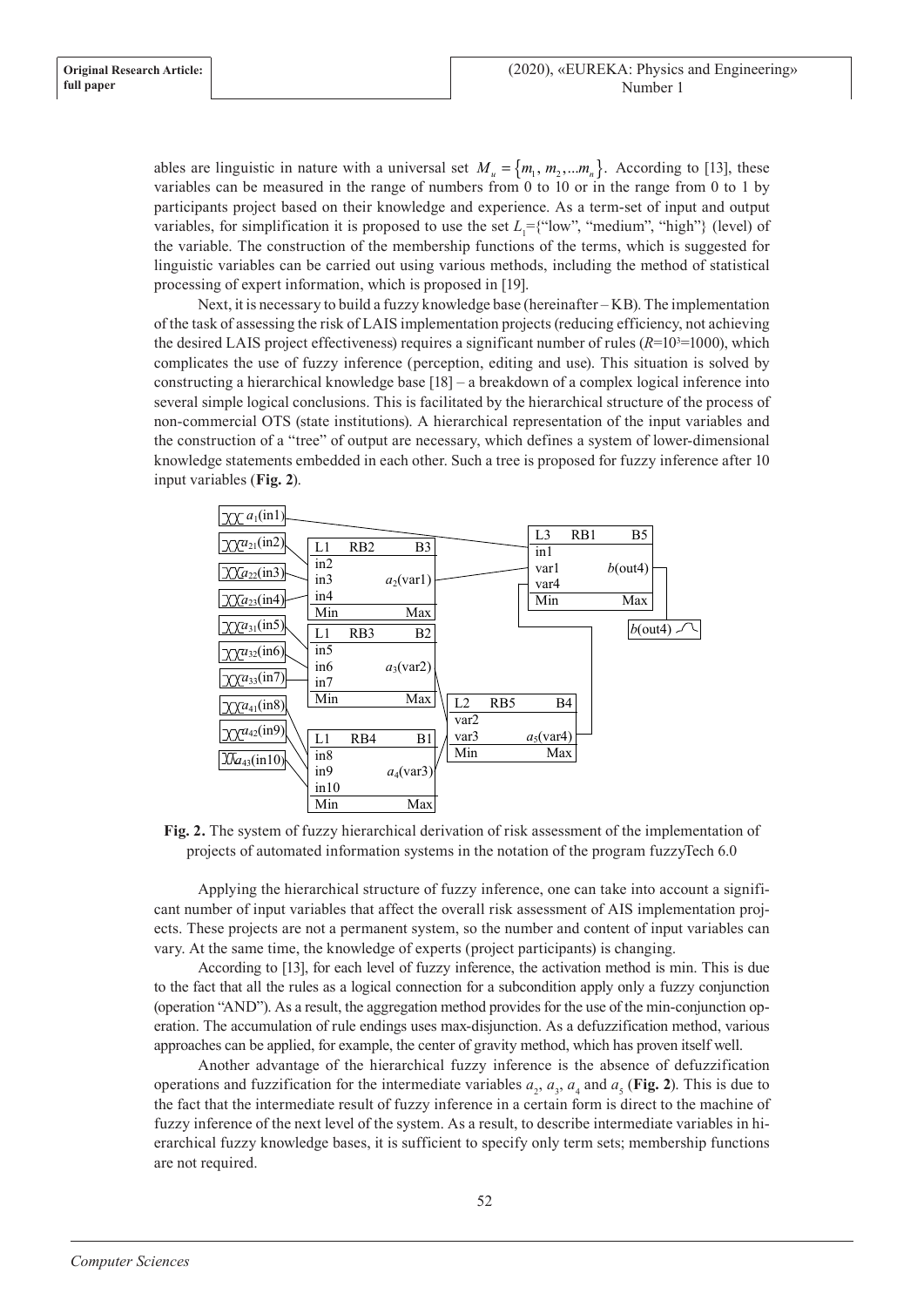## **3. Implementation and experimental evaluation of the method**

The implementation of the method of risk assessment of the implementation projects of non-commercial AIS based on hierarchical fuzzy inference was carried out using the fuzzyTech 6.0 package. For a set of input variables, the value of the output variable *b* was not once calculated. The obtained results coincide with the intuitively obtained ones. For some of the data sets, the risk is quite high, therefore, additional measures are required to manage risks or cancel this version of the project in general.

The adequacy of the improved method for assessing the risks of non-commercial AIS implementation projects is verified using experiments conducted by the authors on various non-commercial OTSs. So in [21] and [22] it is carried out it with respect to the OTS for the management of law enforcement units; in [23], this is carried out in relation to systems for teaching students and students in a foreign language.

Let's consider in more detail the experiment conducted by V. Melenchuk [13] on the basis of the Department of Repair and Maintenance of Automotive and Special Equipment of the Military Academy (Odesa). For the experiment, let's select data on the use of AIS logistics, which occurred during the performance of official tasks at different times. During the experiment, the following project risk indicators are evaluated: the time that is spent on project risk assessment; the quality of the decision – the risk assessment coincides with the known (correct decision), the assessment does not match (incorrect decision).

The results of the time experiment for risk assessment are presented in **Fig. 3**, *a* by the quality of decisions made – in **Fig. 3**, *b*.

The results of the experiment indicate that the program module "Project Risk Assessment", which implements an improved method for assessing the risks of AIS projects of material and technical support of motor units of state institutions, provides the opportunity:

– reduce the time for project risk assessment by 1.23 times and increase the reliability of decisions by 1.68 times in comparison with the implementation of the project risk assessment in a "manual" way;

– reduce the time to evaluate the project risk by 1.14 times and increase the reliability of project management decisions by 1.32 times compared with the use of another method.

The development of a software module based on the algorithm of the method as part of automated information systems of government institutions will reduce the time to assess the risks of AIS implementation projects.





1 – "manual" method; 2 – automation (statistical approach); 3 – automation (developed approach);  $a$  – verification of time for risk assessment,  $b$  – verification of the quality of decisions

## **4. Discussion of research results**

The studies presented in the article are primarily theoretical-analytical in nature, based on the results of experiments described in the available literature. The improved method for assessing the risks of AIS implementation projects is the basis for improving the risk management method of AIS implementation projects.

The basis of improvement is the use of hierarchical fuzzy inference. Let's believe that this study is an extension of its application in a new subject area – project risk assessment. The ad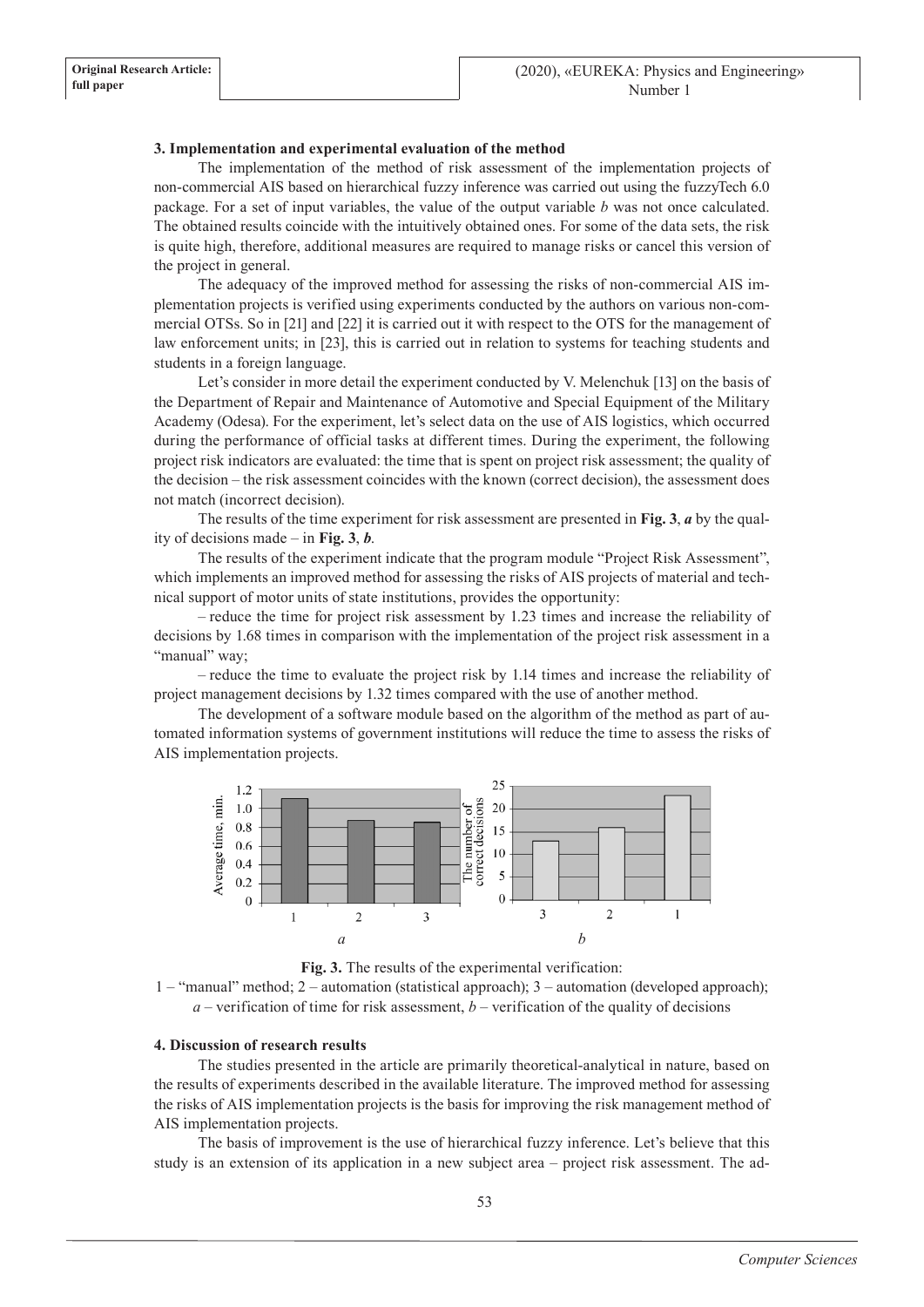equacy of this approach is confirmed by other studies in other subject areas when it comes to weak formalization or not the possibility of formalization in general. In most cases, the situation is complicated by uncertainty. As a result, the application of the apparatus of probability theory and mathematical statistics here gives the worst results.

However, it should be noted that the use of fuzzy logic apparatus requires the creation of additional components as part of the OTS:

a) unit that carries out a number of actions to perform the fuzzy logic algorithm (working with statistics, working with knowledge, building a fuzzy inference system, etc.);

b) presence of highly qualified personnel in the field of mathematics, analytics and work with knowledge and the like;

c) construction in OTS of a system for formalizing, accumulating, processing and applying statistical data, knowledge, and the like.

## **5. Conclusions**

So, the article presents an improved method for assessing the risks of the implementation of AIS for non-commercial OTS by the example of a study of the projects for introducing AIS of material and technical support for motor units of state institutions. It is found that:

a) the apparatus of probability theory and mathematical statistics does not allow to assess the risks of projects for the implementation of automated information systems of non-commercial OTS, the activities of which are carried out in conditions of uncertainty;

b) improved method differs from the known ones by using a hierarchical fuzzy inference system. An increase in the number of input variables leads to an increase in complexity (an increase in the number of rules) for constructing a fuzzy inference system. The construction of a hierarchical system of fuzzy inference and knowledge bases can reduce complexity (the number of rules);

c) the method makes it possible to quantify, reduce the time to assess the risks of projects and improve the quality of decisions on projects for the implementation of AIS of non-commercial OTS. The practical implementation of an improved method requires the development of new or adaptation of existing methods of working with explicit and implicit knowledge. It is also necessary to formalize the experience gained by experts, in which all project participants (developers, users, etc.) can be involved, is the prospect of further research in this direction;

d) studies are given that can be developed to assess the risk of other projects and the entire class of automated information systems of the OTS in the face of uncertainty.

## **References**

- [1] A Guide to the Project Management Body of Knowledge (PMBOK® Guide) (2017). Project Management Institute, 760.
- [2] Chimshir, V. (2013). Matters of projects classification and ranking by applicable technical systems. Eastern-European Journal of Enterprise Technologies, 5 (2 (65)), 44–48. Available at: http://journals.uran.ua/eejet/article/view/18441/16180
- [3] Altwies, D., White, D. (2018). Achieve PMP Exam Success: A Concise Study Guide for the Busy Project Manager. J. Ross Publishing, 526.
- [4] Microsoft Solutions Framework. Distsiplina upravleniya riskami MSF ver. 1.1. Available at: https://www.microsoft.com/ru-ru
- [5] DeMarko, T., Lister, T. (2005). Val'siruya s medvedyami: upravlenie riskami v proektah po razrabotke programmnogo obespecheniya. р.m Office, 190.
- [6] Ageev, A. E. (2006). Modelirovanie organizatsionnyh struktur i protsessov upravleniya riskami proekta. Otkrytye informatsionnye i komp'yuternye integrirovannye tehnologii, 32, 110–113.
- [7] Bedriy, D. I., Polshakov, V. I. (2012). Research projects budgeting with an allowance for risks. Eastern-European Journal of Enterprise Technologies, 1 (12 (55)), 47–49. Available at: http://journals.uran.ua/eejet/article/view/3626/3399
- [8] Danchenko, O. B. (2014). Ohliad suchasnykh metodolohiy upravlinnia ryzykamy v proektakh. Upravlinnia proektamy ta rozvytok vyrobnytstva, 1, 16–25.
- [9] Latkin, M. A. (2008). Informatsionnaya model' upravleniya riskami proektov predpriyatiya. Otkrytye informatsionnye i komp'yuternye integrirovannye tehnologii, 39, 210–214.
- [10] Fillips, D. (2006). Upravlenie proektami v oblasti informatsionnyh tehnologiy. Moscow: Lori, 374.
- [11] Bushuev, S. D., Yaroshenko, N. P., Yaroshenko, Yu. F. (2013). Upravlenie proektami i programmami razvitiya organizatsiy na osnove predprinimatel'skoy energii. Upravlenie proektami i programmami, 4, 300–311.